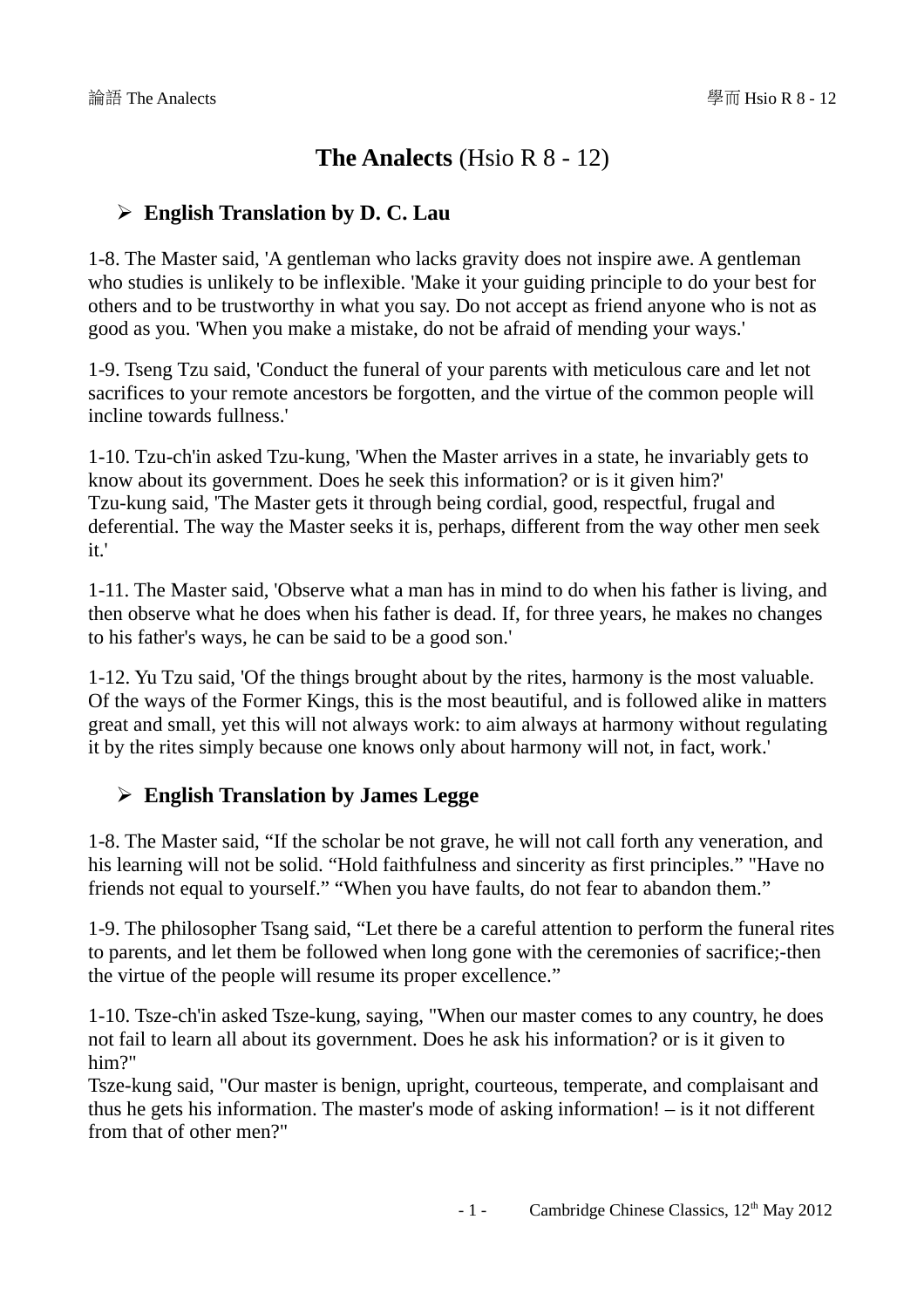1-11. The Master said, "While a man's father is alive, look at the bent of his will; when his father is dead, look at his conduct. If for three years he does not alter from the way of his father, he may be called filial."

1-12. The philosopher Yû said, "In practicing the rules of propriety, a natural ease is to be prized. In the ways prescribed by the ancient kings, this is the excellent quality, and in things small and great we follow them.

 "Yet it is not to be observed in all cases. If one, knowing how such ease should be prized, manifests it, without regulating it by the rules of propriety, this likewise is not to be done."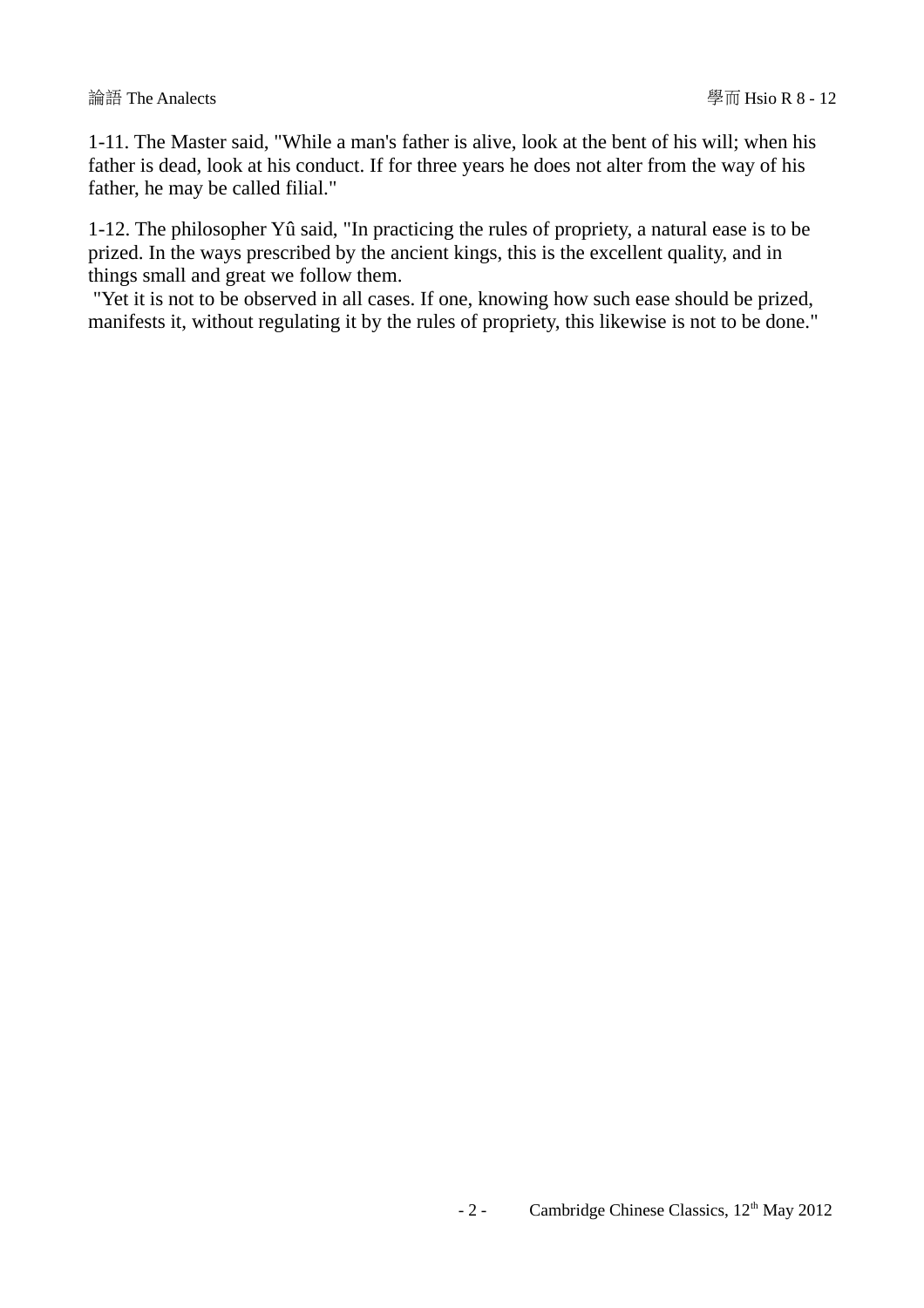四書章句集注

 $H<sub>O</sub>$ 

子夏曰:「賢賢易色,事父母能竭其力,事君能致其身,與朋友交言而有信。 雖曰未學, 吾必謂之學矣。」于厦,孔子弟子,姓卜,名商。賢人之賢,而易其好色之心,好善有誠也。致,猶委也。委致其身, 謂不有其身也。四者皆人倫之大者,而行之必盡其誠,學求如是而已。故予厦言有能如是之人,苟非生質之美,必其務 學之至。雖或以爲未嘗爲學,我必謂之已學也。○游氏曰:[11]代之學,皆所以明人倫也。能是四者,則於人倫厚矣。學 之爲道,何以加此。 子厦以文學名,而其言如此,則古人之所謂學者可知矣。故學而一篇,大抵皆在於務本。」吳氏曰: 「仔厦之言,其意善矣。然辭氣之間,抑揚太過,其流之弊,將或至於廢學。 必若上章夫子之言,然後爲無弊也。」

子曰:「君子不重則不威,學則不固。 重,厚重。 威,威嚴。 固,堅固也。 輕乎外者, 必不能堅乎内, 故 不厚重則無威嚴,而所學亦不堅固也。 主由心信。 人不忠信,則事皆無實,爲惡則易,爲善則難,故學者必以是爲主焉。 |||传||白:「人道惟在忠信,不誠則無物,且出人無時,莫知其鄉者,人心也。 若無忠信,豈復有物乎。」||無友||不 如 己 者。 無、毋通、禁止辭也。 友所以輔仁,不如己,則無益而有損。 過則 勿 憚 改。」勿,亦禁止之辭。 惲, 畏藥也。 自治不勇, 則惡日長,故有過則當速改,不可畏難而苟安也。程子曰...變問之道無他也,知其不善,則速改以從善而已。」○程子曰.. 「君子自修之道當如是也。」游氏曰:「君子之道,以威重爲質,而學以成之。 學之道,必以忠信爲主,而以勝己者輔之。 然 或吝於改過,則終無以人德,而賢者亦未必樂告以善道,故以過勿憚改終焉。」

曾子曰:「慎終追遠、民德歸厚矣。」慎終者、喪盡其禮。 追遠者,祭盡其誠。民德歸厚,謂下民化之,其 徳亦歸於厚。蓋終者,人之所易忽也,而能謹之; 遠者,人之所易忘也,而能追之:厚之道也。 故以此自爲,則己之德厚, 下民化之,則其德亦歸於厚也。

子禽問於子貢曰:「夫子至於是邦也,必聞其政,求之與? 抑與之與。」 之與之與,平聲,下 同。〇于禽,姓陳,名亢。 子頁,姓端木,名賜。 皆孔子弟子。 或曰:「亢,子頁弟子。」未知孰是。 抑,反語辭。 子言《曰: 「夫子温、良、恭、儉、讓以得之。 夫子之求之也,其諸異乎人之求之與?」溫,和厚也。 良,易直也。 恭,莊敬也。儉,節制也。讓,謙遜也。 五者,夫子之盛德光輝接於人者也。其諸,語辭也。人,他人也。 言夫子未嘗求 之,但其德容如是,故時君敬信,自以其政就而問之耳,非若他人必求之而後得也。 聖人過化存神之妙,未易窺測, 然卽 此而觀,則其德盛禮恭而不願乎外,亦可見矣。 學者所當潛心而勉學也。 〇謝氏曰:「學者觀於聖人威儀之間,亦可以進 德矣。若子貢亦可謂善艱聖人矣,亦可謂善言德行矣。 今去聖人千五百年,以此五者想見其形容, 尚能使人興起, 而況 於親炙之者乎?張敬夫曰:「夫子至是邦必聞其政,而未有能委國而授之以政者。蓋見聖人之儀刑而樂告之者,秉彝好 徳之良心也、而私欲害之、是以終不能用耳。

子曰:「父在、觀其志,父没,觀其行,三年無改於父之道,可謂孝矣。」行,去聲。 〇父在,子不 得自專,而志則可知。 父没,然後其行可見。 故觀此足以知其人之善惡,然又必能三年無改於父之道, 乃見其孝, 不然, 則所行雖善、亦不得爲孝矣。〇尹氏曰:「如其道、雖終身無改可也。如其非道,何待三年。然則三年無改者,孝子之心 有所不忍故也。」游氏曰:「三年無改,亦謂在所當改而可以未改者耳。」

有子曰:「禮之用,和爲貴。 先王之道斯爲美,小大由之。 禮者,天理之節文,人事之儀則也。 和 者,從容不迫之意。蓋禮之爲體雖嚴,而皆出於自然之理,故其爲用,必從容而不迫,乃爲可貴。先王之道, 此其所以爲 美,而小事大事無不由之也。有所不行,知和而和,不以禮節之,亦不可行也。」承上文而言,如此而復有

論語集注卷一

 $H1$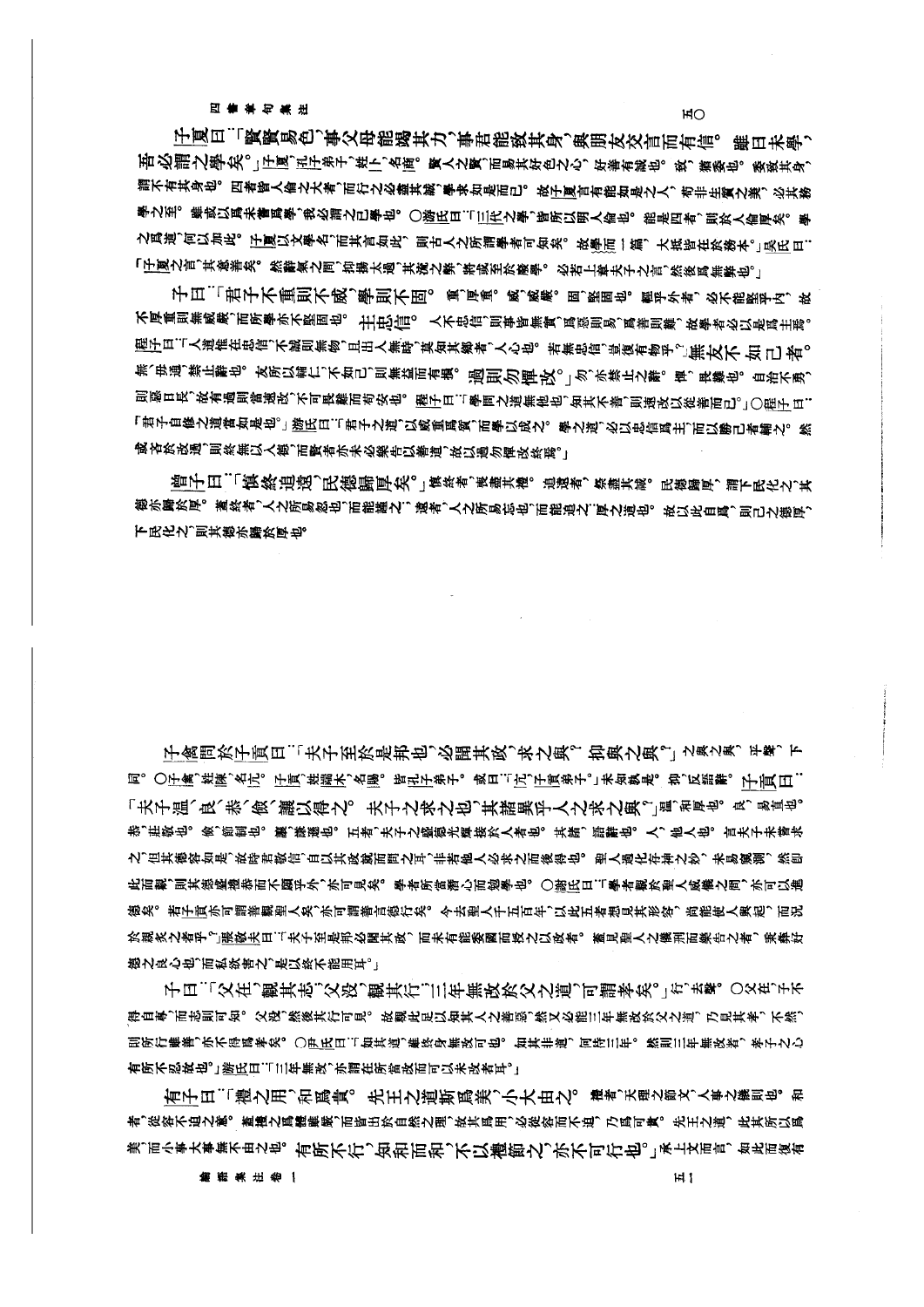#### 論語集注卷一

子曰:[詩三百,]言以蔽之,曰『思無邪』。]澹三百十一篇,言三百者,奉大數也。蔽,猶蓋也。 [思 無邪」愈頌願篇之辭。凡詩之言、善者可以感發人之善心,惡者可以懲創人之逸志、其用歸於使人得其情性之正而已。

 $H111$ 

子曰:「萬政以德、譬如北辰、居其所而衆星共之。」共、音共、亦作共。〇政之爲言正也、所以正人 之不正也。德之爲言得也,得於心而不失也。北辰,北極,天之樞也。居其所,不動也。共, 向也, 言衆星四面旋繞而歸 向之也。 爲政以德,則無爲而天下歸之,其象如此。〇假子曰...風政以德,然後無馬。」范氏曰... 馬政以德,則不動而化、 不言而信、無爲而成。 所守者至簡而能御煩、所處者至静而能制動、所務者至寡而能服衆。」

马攻第11411+四章。

四書章句集注

邪正或不能辨,故以馬患也。

切己之實病也。 子曰:「不患人之不己知,患不知人也。」尹氏曰:「君子求在我者,故不患人之不己知。不知人,則是非

未至也。子貢曰:「詩云。」「如切如磋,如琢如磨。」其斯之謂與。」谜,七多反。與、平聲。〇辯滴溫滋 之篇,言治骨角者,既切之而復磋之,治玉石者,既琢之而復磨之;治之已精,而益求其精也。 子寅自以無諂無驕爲至 矣,聞夫子之言,又知義理之無窮,雖有得焉,而未可遽自足也,故引是詩以明之。 子曰:「賜 也 , 始可 與言 詩已 矣! 告諸往而知來者。」往者,其所已言者。來者,其所未言者。○愚按:此章問答,其淺深高下,固不待辨說而 明矣。然不切則磋無所施,不琢則磨無所措。故學者雖不可安於小成,而不求造道之極致;亦不可驚於虚遠,而不察

子貢曰:「貧而無諂,富而無驕,何如,」子曰:「可也。未若貧而樂, 富而好禮者也。」樂, 音洛。好,去聲。〇諂,卑屈也。驕,矜肆也。常人溺於貧富之中,而不知所以自守,故必有二者之病。無諂無驕,則知 自守矣,而未能超乎貧富之外也。凡曰可者,僅可而有所未盡之辭也。樂則心廣體胖而忘其貧,好禮則安處善,樂循理, 亦不自知其富矣。 子貢貨殖,蓋先貧後富,而舊用力於自守者,故以此爲問。 而夫子答之如此,蓋許其所已能,而勉其所

有子曰:「信近於義,言可復也,恭近於禮,遠恥辱也,因不失其親,亦可宗也。」近、遠,皆 去聲。〇信,約信也。義者,事之宜也。復,踐言也。恭,致敬也。禮,節文也。因,猶依也。宗,猶主也。言約信而合其 宜,則言必可踐矣。致恭而中其節,則能遠恥辱矣。所依者不失其可親之人,則亦可以宗而主之矣。此言人之言行交 際,皆當謹之於始而慮其所終,不然,則因仍苟且之間,將有不勝其自失之悔者矣。

子曰:「君子食無求飽,居無求安,敏於事而慎於言, 就有道而正焉, 可謂好學也已。」 好,去聲。〇不求安飽者,志有在而不暇及也。 敏於事者,勉其所不足。 慎於言者,不敢盡其所有餘也。然猶不敢自是,而 必就有道之人,以正其是非,則可謂好學矣。 凡言道者,皆謂事物當然之理,人之所共由者也。 〇尹氏曰:「君子之學,能 是四者,可謂篤志力行者矣。然不取正於有道,未免有差,如楊遷學仁義而差者也,其流至於無父無君,謂之好學可乎?」

所不行者,以其徒知和之爲貴而一於和,不復以禮節之,則亦非復理之本然矣, 所以流蕩忘反, 而亦不可行也。 〇程子 曰:「禮勝則離,故禮之用和爲貴。先王之道以斯爲美,而小大由之。樂勝則流,故有所不行者, 知和而和, 不以禮節之, 亦不可行。」范氏曰:「凡禮之體主於敬,而其用則以和爲貴。敬者,德之所以立也; 和者,樂之所由生也。 若有子可謂達 禮樂之本矣。」愚謂嚴而泰,和而節,此理之自然,禮之全體也。 毫釐有差,則失其中正,而各倚於一偏,其不可行均矣。